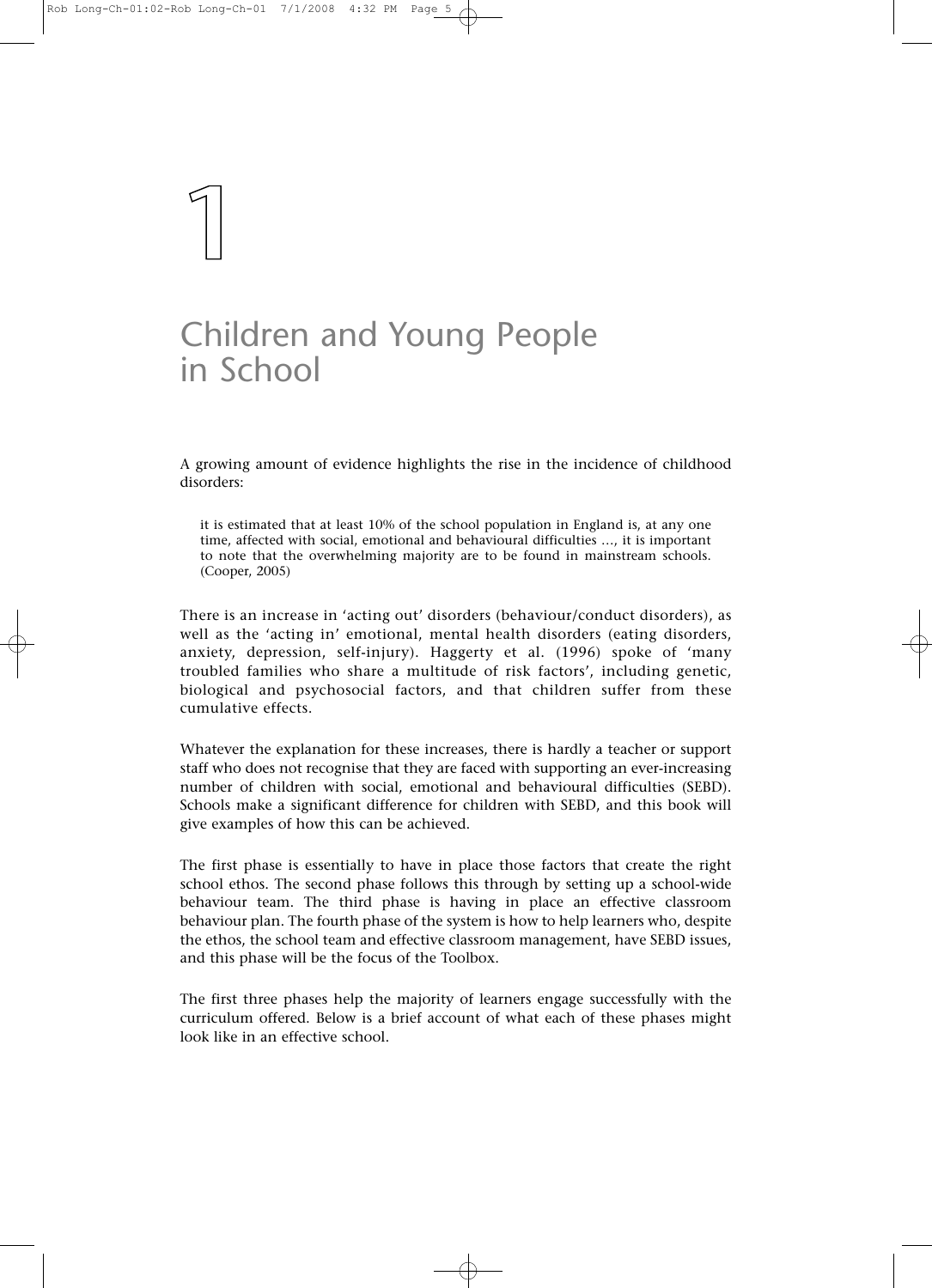**6** ROB LONG'S INTERVENTION TOOLBOX

## Phase One – School Ethos

Some of the school factors that help create the right ethos are (Marzano, 2003):

- Professionalism there is strong and purposeful leadership with shared values that supports cooperation between staff.
- Curriculum ensuring that all learners have the opportunity to learn through a viable curriculum.
- Goals and feedback having challenging academic goals for all learners with agreed teaching methods and good monitoring helps build a whole-school approach.

Home and community links – essentially there are three ingredients for the positive involvement of home and community:

- good communication systems
- opportunities for positive participation in activities
- a degree of influence in decision making.

### A Model Example

To establish the correct ethos, which is a fundamental aim of Phase One, the following steps could be undertaken by any school. If a secondary school has serious concerns regarding student behaviour, then the following steps could be a systematic plan to be undertaken over a three-year period.

The initial phase would test the current situation – 'What are the attitudes of staff towards behaviour?' A questionnaire would be used to determine staff views on such key aspects as:

- Does the staff believe that problem behaviour is caused by individuals, who have to be caught and punished? Or do they believe that staff should be proactive and plan strategies to prevent problem behaviour?
- Are the staff individualistic, believing that each member of staff has to depend on their own resources, or are they collaborative – believing in whole-school approaches?

A specific aim with regard to behaviour, would be to promote a belief in the staff that making mistakes and having to deal with the consequences is a common feature of managing behaviour. There are no simplistic solutions. Based on this initial data obtained, a whole-school development day would be planned to explore and establish core values.

## Phase Two – School-wide Behaviour Team

The second phase is for the school to set up a school-wide behaviour team that manages behavioural issues. The most successful schools see inclusion as a real challenge and the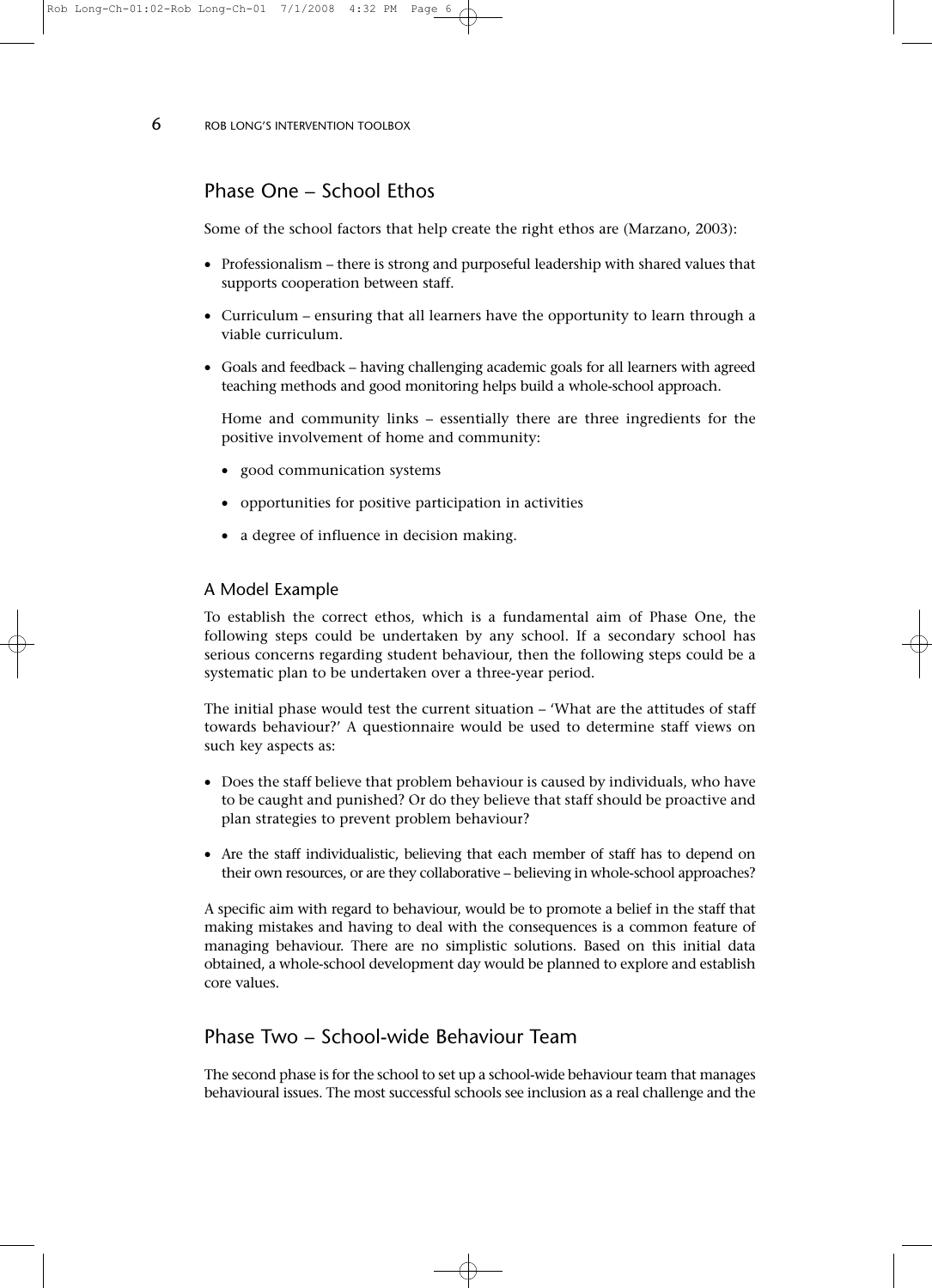inclusion of children with SEBD as the greatest challenge – but they appreciate the need for proactive techniques to enhance positive behaviour in all children. The stronger the positive influence – that is, staff energy mainly focused on increasing desirable behaviours, rather than trying to extinguish unwanted behaviours – the easier it is for all, and the few staff who need extra support are more readily identified.

The following headings could be guidelines towards creating an inclusive and proactive approach:

**Step 1** Assemble a positive school-wide behaviour team

Over time, such a team would develop the expertise to support colleagues in analysing behaviour difficulties and implementing interventions.

#### **Step 2** Assess school needs

Behavioural audits could be undertaken to indicate any 'hot spots' – curriculum areas or actual locations (corridors, etc.) – for poor behaviour that exist, as well as identifying those staff who make the most discipline referrals.

#### **Step 3** Set goals

Based on hard data whole-school behavioural goals could be clearly defined.

**Step 4** Select/design interventions

Using the team as a resource, a specific plan of action could now be proposed.

#### **Step 5** Establish support

A clearly stated support network set up to cover whole-school, whole-class, staff and individual student issues. Those who are most directly affected by any specific problem behaviour could be included in the proposed action.

#### **Step 6** Engage and train staff

The more staff that generally agree with the analysis of behaviour and the resulting way forward should make proposals easier to implement. Sharing the same core beliefs about behavioural matters is an important step.

#### **Step 7** Implement, monitor and maintain

This will involve the established team and other key staff in setting up an agreed framework for introducing, monitoring and maintaining behavioural standards.

#### **Step 8** Assess effectiveness

Alongside the monitoring of the plan, the effectiveness must also be evaluated and reviewed on a regular basis.

## Phase Three – Classroom Behaviour Plan

It is the classroom teacher who controls the pacing, sequencing and general experiences that influence learners. Effective teachers create their desired learning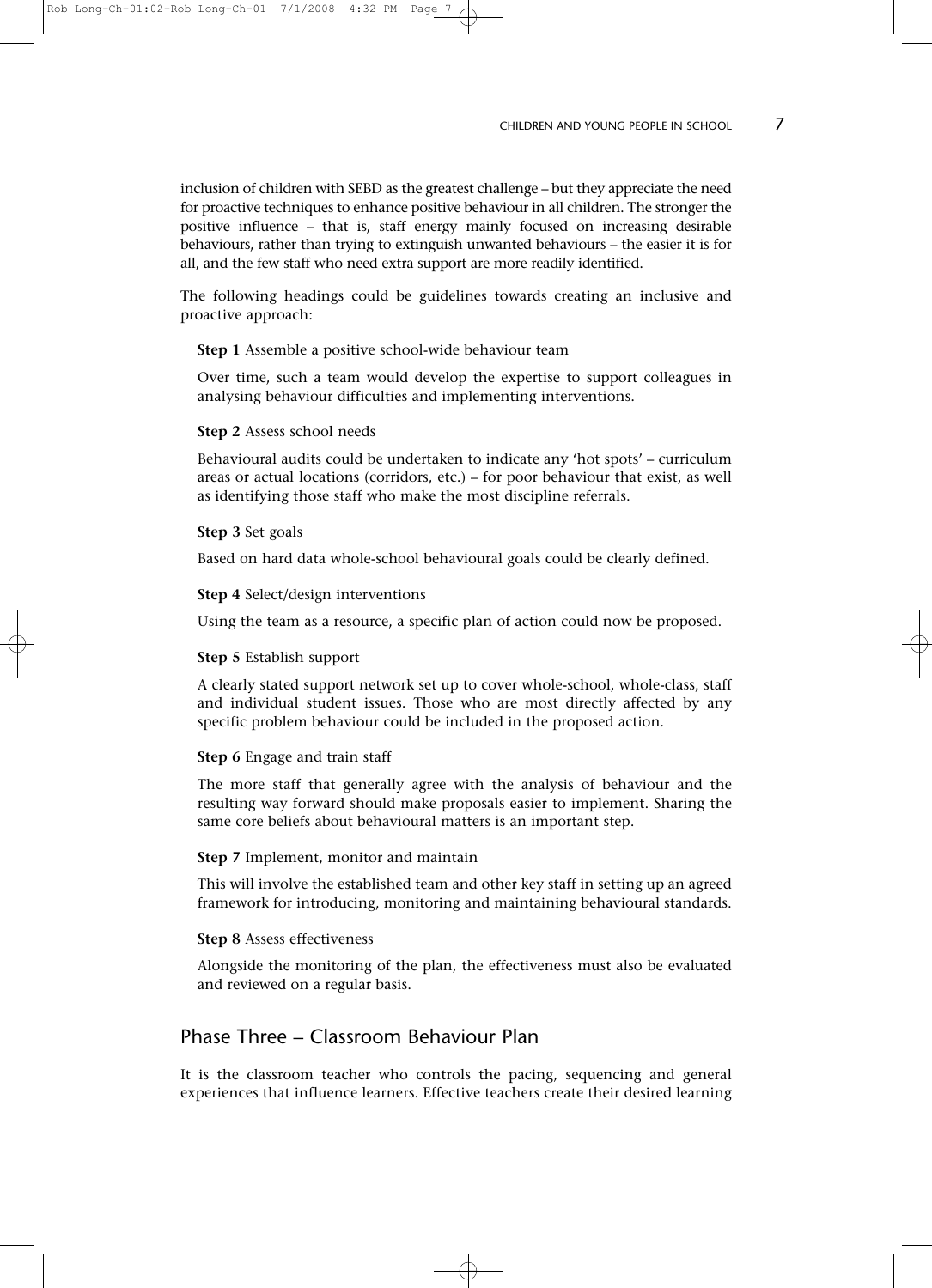8 ROB LONG'S INTERVENTION TOOLBOX

environment through designing a variety of ways to deliver the curriculum. It follows that the more methods a teacher has to employ, the more effective their teaching will become.

For children to be included in any classroom there needs to be a definite plan of action on the part of the class teacher and support staff. This approach could ensure that protective factors are maximised for those learners who face SEBD, Kaiser and Rasminsky (2003) identified such factors as being:

- respect for self and others
- social interaction skills
- problem-solving skills.

To successfully include children who face SEBD, schools need to look at ways of creating an environment that enables them to be successful, despite their difficulties. It is not a question of 'fixing' them, it is a matter of asking how a school can promote their successful inclusion. However, what works well for learners with SEBD usually works well with all learners. Bloomquist and Schnell (2005) suggest the following key stages in a classroom behaviour plan.

Step 1 – Develop class guidelines.

Step 2 – Teach appropriate behaviours, for example, social and conflict resolution skills.

Step 3 – Effective use of rewards and consequences.

## Case Study 1.1

A class teacher having established her classroom procedures and routines, turned her attention to the effective use of rewards. She asked learners to complete a survey rating their preference for different rewards. These included:

- extra playtime
- a good note home
- classroom games
- free time
- watching a video
- listening to tapes
- computer time
- group games in gym.

Based on her findings she was able to develop a much more effective rewards system.